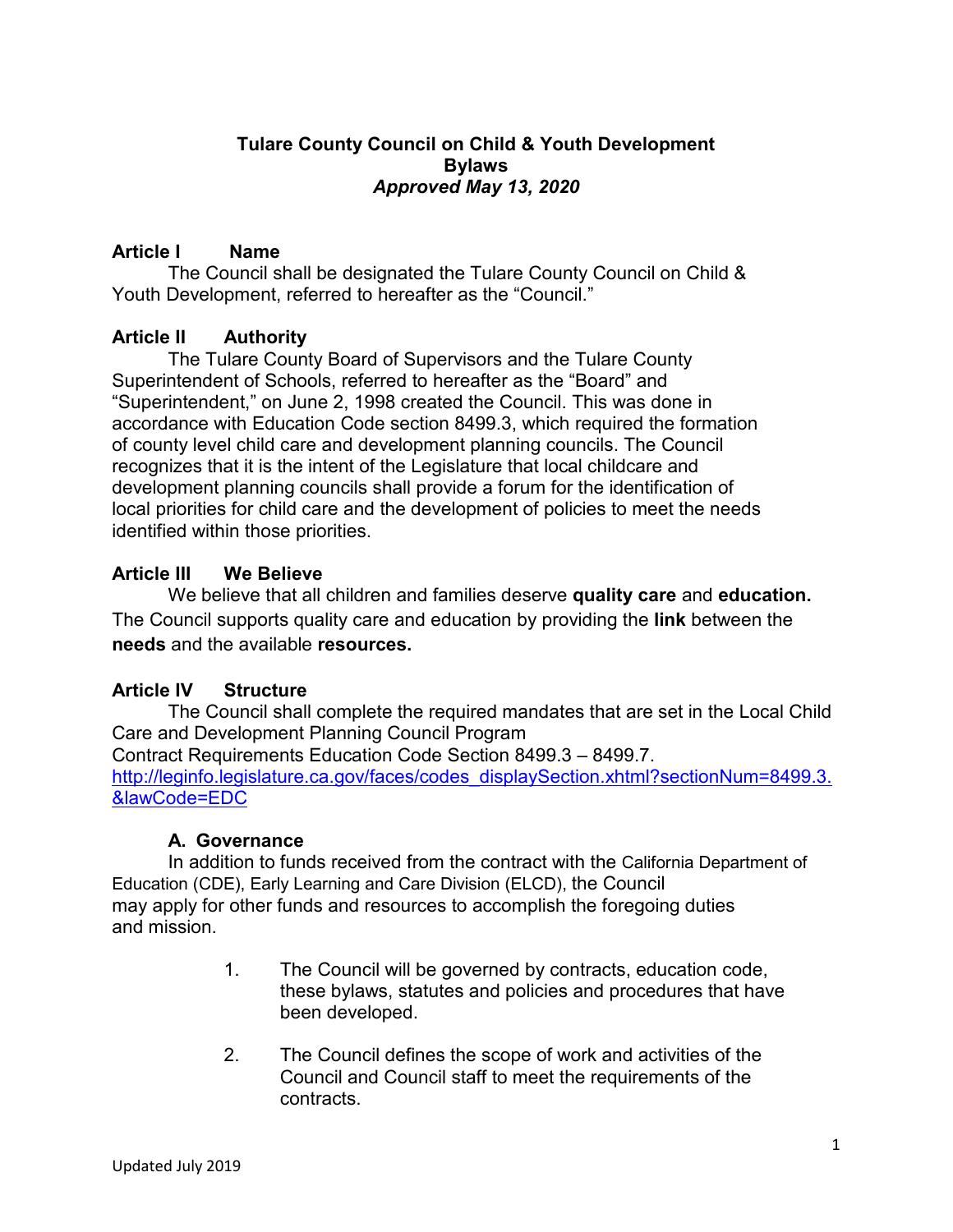3. The Planning Council Coordinator shall act as a liaison between the LPC, the fiscal agent/contractor, CDE and other funders.

# **Article V Membership**

- A. The Council is composed of no more than 25 members that are jointly appointed by the Board of Supervisors and the Superintendent of Schools from each of the specific categories. Pursuant to Education Code Section 8499.3 (c) (1) (A)  $-$  (E). [http://leginfo.legislature.ca.gov/faces/codes\\_displaySection.xhtml?sectionNu](http://leginfo.legislature.ca.gov/faces/codes_displaySection.xhtml?sectionNum=8499.3.&lawCode=EDC) [m=8499.3.&lawCode=EDC](http://leginfo.legislature.ca.gov/faces/codes_displaySection.xhtml?sectionNum=8499.3.&lawCode=EDC)
- B. After June 30, 2002 all Council members will be appointed for two year terms.
- C. Council members are expected to attend all regular and special meetings. Council members may not appoint a designee. Failure of a member to attend three consecutive meetings of the Council without proper excuse will result in a vacancy in the member's seat on the Council, and a request will be made to the appointing authority to fill the vacancy. The Council member may request approval from the Council to be absent from three consecutive meetings by providing a written request with sufficient justification for his or her absence prior to the third meeting. Following a written request by a member, the Executive Committee may grant a leave of absence for a period of no more than six months. During a leave of absence the member shall not be considered a member of the Council for quorum and voting purposes.
- D. Council members may apply for reappointment.
- E. Council members are unpaid volunteers and shall serve without compensation except for the reimbursement of approved actual expenses incurred while conducting activities on behalf of the Council. Members are ineligible to receive any type of financial compensation from the LPC, AB 212 or other funding the Council receives. This includes, but is not limited to AB 212 stipends.
	- i. The statement above does not preclude the Executive Committee from contracting with council members to provide specialized services and activities related to LPC and AB 212.
- F. The appointing authorities shall make every effort to ensure that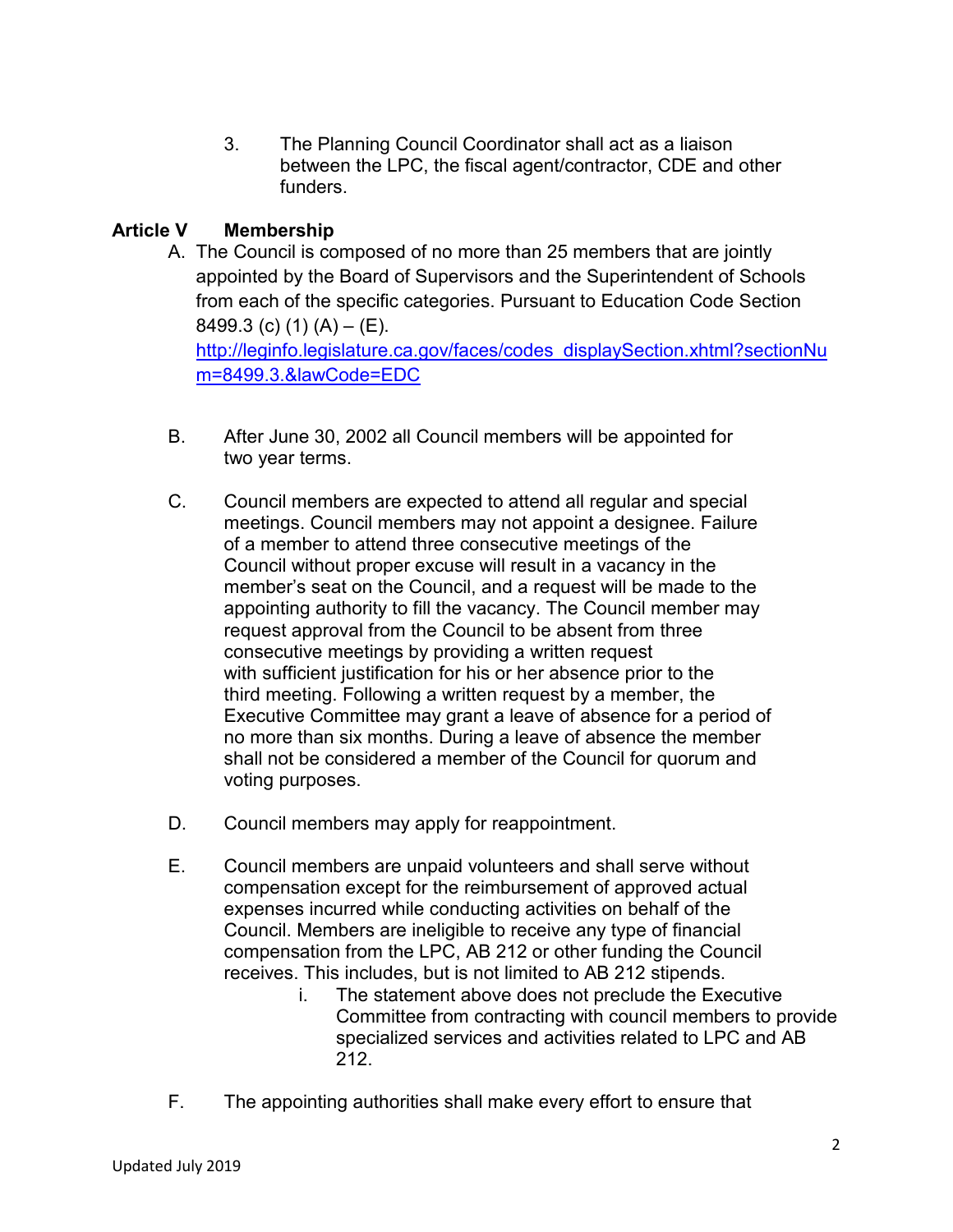the ethnic, racial, and geographic composition of the Council is reflective of the population of the county.

## **Article VI Vacancy of Membership**

- A. The Planning Council Coordinator will notify the appointing authority whenever a vacancy occurs so that they may fill the vacancy in the appropriate category.
- B. An individual appointed to fill a vacancy shall complete the unexpired portion of the term of their predecessor.

#### **Article VII Officers and Duties**

- A. Officers elected by the Council shall be the Chair, Vice Chair, and Secretary and shall serve a three year term beginning in July of each year. Officers shall be limited to two consecutive terms per office.
- B. The Vice Chair shall become the Chair for the remainder of the term if the Chair becomes vacant.
- C. If the Vice Chair or Secretary positions become vacant, the Executive Committee may fill the office by appointment with the approval of the Membership.
- D. A Council officer may be removed from office by a two-thirds vote of the council.
- E. The Chair shall:
	- 1. Preside over all meetings.
	- 2. Cause documents to be prepared for the approval of the Board and the Superintendent.
	- 3. If necessary, appoint members to committees other than the Nominating Committee.
	- 4. Act as an ex-officio member on all committees except the Nominating Committee.
	- 5. Represent the Council or designate a representative at public functions.
- F. The Vice Chair shall assume the duties of the Chair when the Chair is absent or unable to perform the duties of the Chair.
- G. The Secretary and staff shall be responsible for the minutes and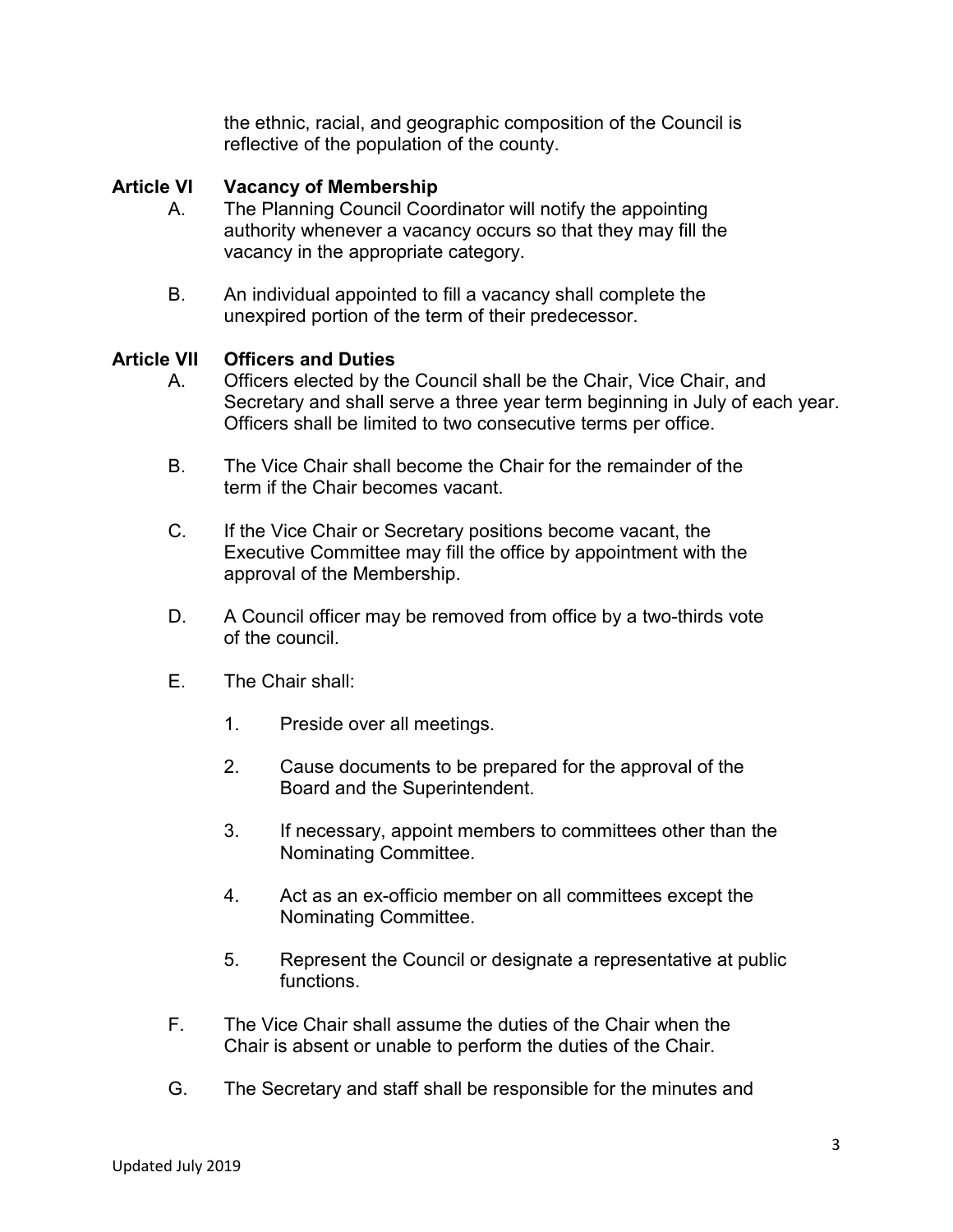records of the Executive Committee and Council meetings, in the absence of the Council Coordinator.

#### **Article VIII Committees and Duties**

- A. The Executive Committee shall be composed of the following:
	- 1. Chair
	- 2. Vice Chair
	- 3. Secretary
	- 4. Prior Council Chair
	- 5. The Chair will appoint one representative from the Board contingency and one representative from the Superintendent contingency.
	- B. The duties of the Executive Committee shall include, but are not limited to:
		- 1. Reviewing and approving/denying request from members to be absent from two consecutive meetings.
		- 2. Reviewing and approving/denying requests for a leave of absence.
		- 3. Setting the agenda for Council meetings.
		- 4. Developing guidelines for conducting Council business.
		- 5. Reviewing and responding to requests for letters of support from outside agencies/organizations.
		- 6. Reviewing applications to fill Council vacancies and referring recommended applications to the appropriate appointing authority.
		- 7. In collaboration with the Fiscal Agent/Contractor, develop and/or revise the Council budgets (LPC, AB 212, Summit, Breakfast, etc.) and submit them to the full Council for approval.
		- 8. Provide oversight of all fiscal matters of the Council.
		- 9. In conjunction with TCOE Personnel Policies and a TCOE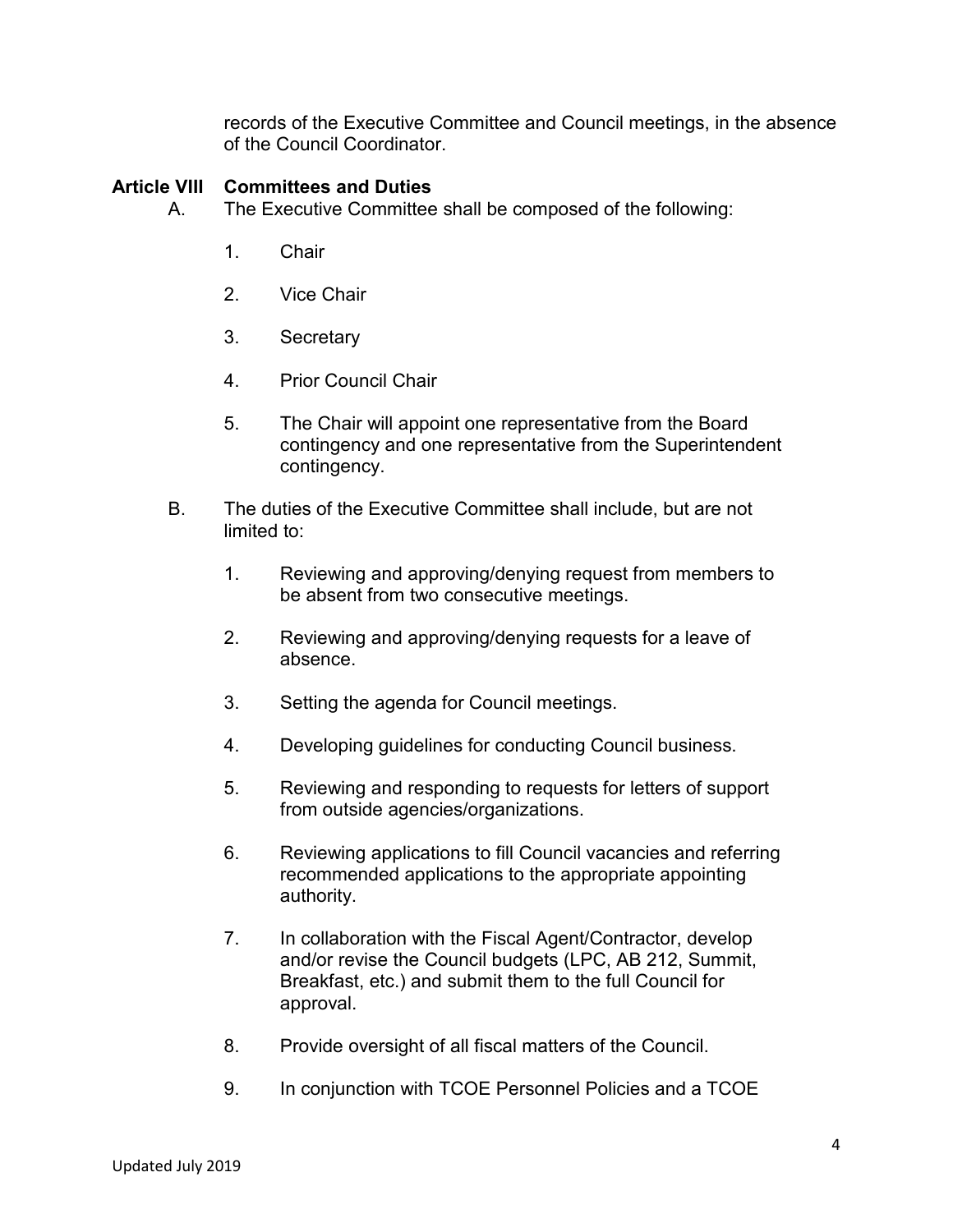Liaison, participate in the hiring, supervision and annual evaluation of the Council Coordinator.

- 10. Provide direction to the Coordinator with regards to work assignments, tasks and activities to be conducted.
- C. The Nominating Committee shall consist of five Council members, one from each category. Members will be chosen by lottery process with all appointed members being placed in the pool of potential committee members.

The duties of the Nominating Committee are to select a Chair for the committee and locate members interested in serving as an officer.

D. Additional Council committees shall be formed as needed.

#### **Article IX Elections**

- A. The slate of candidates shall be presented at the March meeting. Additional nominations may be taken from the floor.
- B. Election of officers shall be conducted at the April meeting. If a quorum is not present at the meeting, the election of officers shall take place at the next meeting at which a quorum is present. Newly elected officers terms shall begin July first of that year.
- C. The slate of officers must be approved by an affirmative vote of a majority of the Council members present at the meeting.
- D. If there is more than one candidate for any office, then a vote by ballot shall be taken.

#### **Article X Meetings**

- A. The Council will hold no more than twelve meetings per year
- B. Meetings of the Council and ad hoc committees, unless the membership is composed solely of less than a quorum of Council members, shall be held in accordance with the Ralph M. Brown Act, Government Code Sections 54950-54962. The public comment period is limited to fifteen minutes and each individual/organization comment is limited to three minutes. The council is unable to take action on any item not appearing on the agenda.
- C. A meeting of the Council may be called by the Chair, the Executive Committee, or by a majority of the full Council. Notice of such meeting must be provided to any person who has previously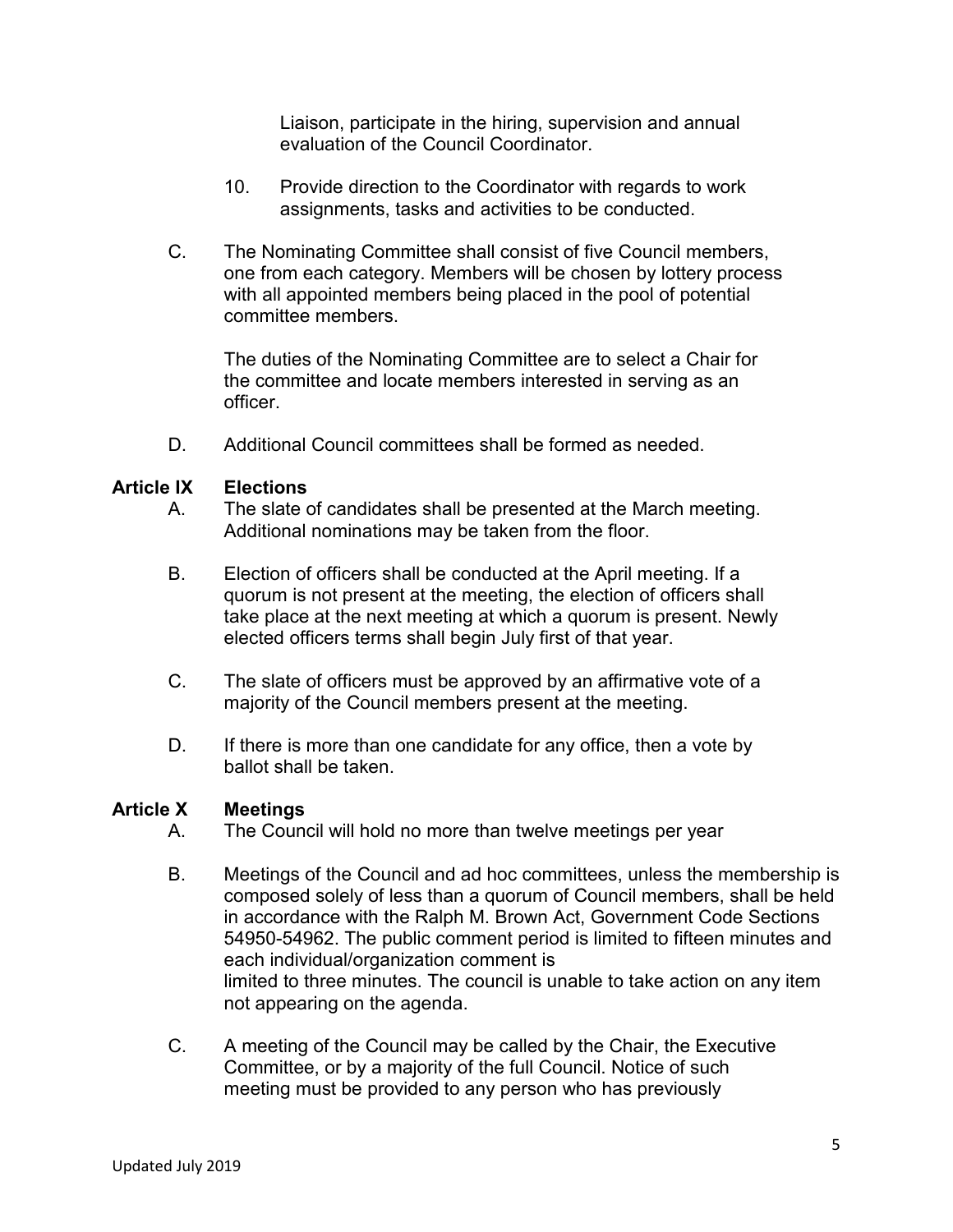requested notice.

## **Article XI Voting Procedures**

- A. Each Council member has one vote. A quorum shall be required for the transaction of business. A quorum shall consist of a majority of appointed members.
- B. No member of the Council shall participate in a vote if he or she has a proprietary interest in the outcome of the matter.
- C. Action taken by the Council at a meeting requires, at a minimum, a majority of a quorum of the Council members.
- D. Records shall be kept of all votes.

## **Article XII Conflict of Interest**

Council members and the Planning Council Coordinator must complete Form 700 Statement of Economic Interests upon assuming/leaving office and annually by April first. No voting member shall participate in a vote if he or she has a proprietary interest in the outcome.

The purpose of this policy is to establish safeguards to prohibit members of the Council from using their positions for a purpose that is or gives the appearance of being motivated by a desire for private gain for themselves or others. A Council member is deemed to have a conflict of interest when he/she, or a relative or business associate, has one or more of the following relationships existing with the item being discussed and voted on:

- A. Ownership of financial interest, directly or indirectly, through business investment or family.
- B. Director, trustee or officer.
- C. Employee and/or compensation arrangement.
- D. Provider of goods or services, material or other substantial interest which may inhibit objective decision making.

Conflict of Interest Procedures:

- A. Disclose the existence of the conflict.
- B. Disclose the nature of the conflict.
- C. Abstain from discussion of or attempting to influence the decision.